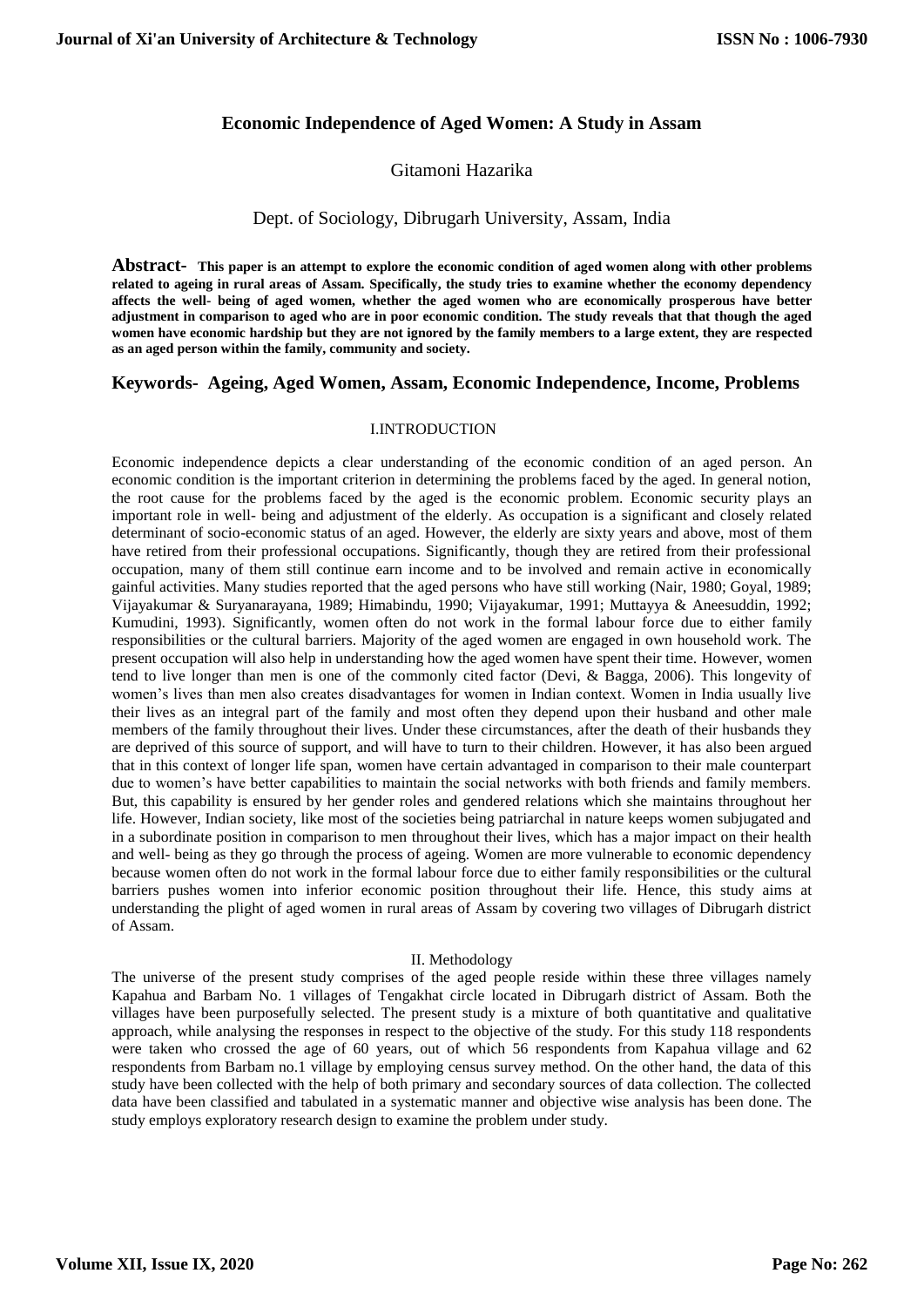#### III. RESULTS AND DISCUSSION

It is very significant to study the socio-economic characteristics of aged women as it facilitates an understanding about the socio-economic condition and helps to study the personality pattern of the individuals and somehow plays an important role in expressing and giving the responses to the problems. In this study, a set of personal characteristics namely age, education, marital status, living arrangement, income etc. of the 118 aged women has been seriously examined. In this study it was found that among 118 respondents, majority of the respondents, i.e. 39.83 percent are in the age group of 60-64 years. Majority of the respondents i.e., 50.84 percent belong to ST caste group, of which the second higher composed of OBC caste group with a total percentage of 49.15 percent among the total respondents. The study reveals that an overwhelming majority of (95.76 percent) respondents belong to the Hindu religion. However, only a meagre percentage i.e., 4.24 percent of the respondents belongs to the Christian religion. As regards marital status, majority i.e., 51.69 percent of the aged women are found to be married, followed by 40.68 percent respondents are in the category of widow. However, aged women, who are mostly widows, belong to the age category from 60-79 years. There have only 7.63 percent of the respondents who remained to be unmarried. None of them found to be divorced and separated respondents in the sample. The study reveals that out of the total 118 respondents, majority of i.e., 51.69 percent aged women are found to be illiterate. However, educational level of the literate respondents was highest amongst the aged women who were read up to primary level with 34.75 percent, followed by 9.32 percent respondents have studied up to secondary level, 2.54 percent read up to higher secondary level and 1.69 percent were read up to the graduate level respectively. Significantly, the data also reveals that the aged women who are illiterate they have been faced more economic problems than those who are literate. The study reveals that highest percentage, i.e., 37.29 percent of the respondents lived with their spouse and married son, followed by 26.27 percent living with their married son, 8.48 percent only with spouse, 6.78 percent staying alone, 6.78 percent with their spouse and unmarried children, 5.08 percent living with siblings, 3.39 percent with other relatives, 1.69 percent with unmarried son, 1.69 percent with unmarried daughter, 0.85 percent with married daughter, 0.85 percent with unmarried sister and 0.85 percent living with grandchildren. However, this clearly reflects the preference for living with the married son especially for aged women who have been married. Significantly, it is seen that those aged women who are married and living with married son are better in adjustment when compared to those who are unmarried.

### *3.1 Economic Independence and Economic Viability of the Aged Women*

Like their own monthly income family income also important criterion in determining the problems faced by the aged. A description of the monthly family income makes a clear understanding of the economic status of these families to which extent these families are able to look after the aged. The study reveals that majority of the aged women (34.75 percent) are having monthly family income of more than Rs. 22000, followed by 21.19 percent of the aged women families having below Rs. 2000 monthly income; 19.49 percent of their families with Rs. 2001-7000 in a month, 14.40 percent families having Rs. 7001-12000, 6.77 percent of the respondent's families having Rs. 17001-22000 and 3.38 percent families having Rs. 12001-17000 monthly income respectively. It is evident that source of income of spouse also plays a very significant role to determine the economic condition of aged women those who are married. Because most of the time married aged women are dependent on their spouse, children and other family members. However, in this study it was found that out of 118 respondents, 61 respondents are married respondents. Among them only 29 respondents have been reported that their husband have source of income. Out of 29, most of the respondents (62.07percent) have reported agriculture as source of income of their spouse. It is followed by 13.79 percent respondents, who have reported any other source of income of their spouse, 10.34 percent respondents' have reported business as their spouse source of income and an equal number of respondents i.e., 6.89 percent who have reported live-stocks and govt. service as source of income of their spouse respectively. Significantly, the data reveals that majority of the respondent's husband is engaged in the unorganized sector such as daily wage earner, seasonal worker etc, which indicates that most of the respondents are not having a secure monthly income for their livelihood. As the study sample consist of aged are sixty years and above, most of them have retired from their professional occupations. Significantly, though they are retired from their professional occupation, many of them still continue earn income and to be involved and remain active in economically gainful activities for their livelihood. They provide their helping hands for enhancing economic status of their families and participate in income generating activities for the betterment of the whole family. It is also observed from different views that they are very helpful to the family and their presence is essential for the well being of the whole family members or even the society as a whole (Behura and Mohanty, 2005). The distribution over different occupations of the respondents is shown in the following table.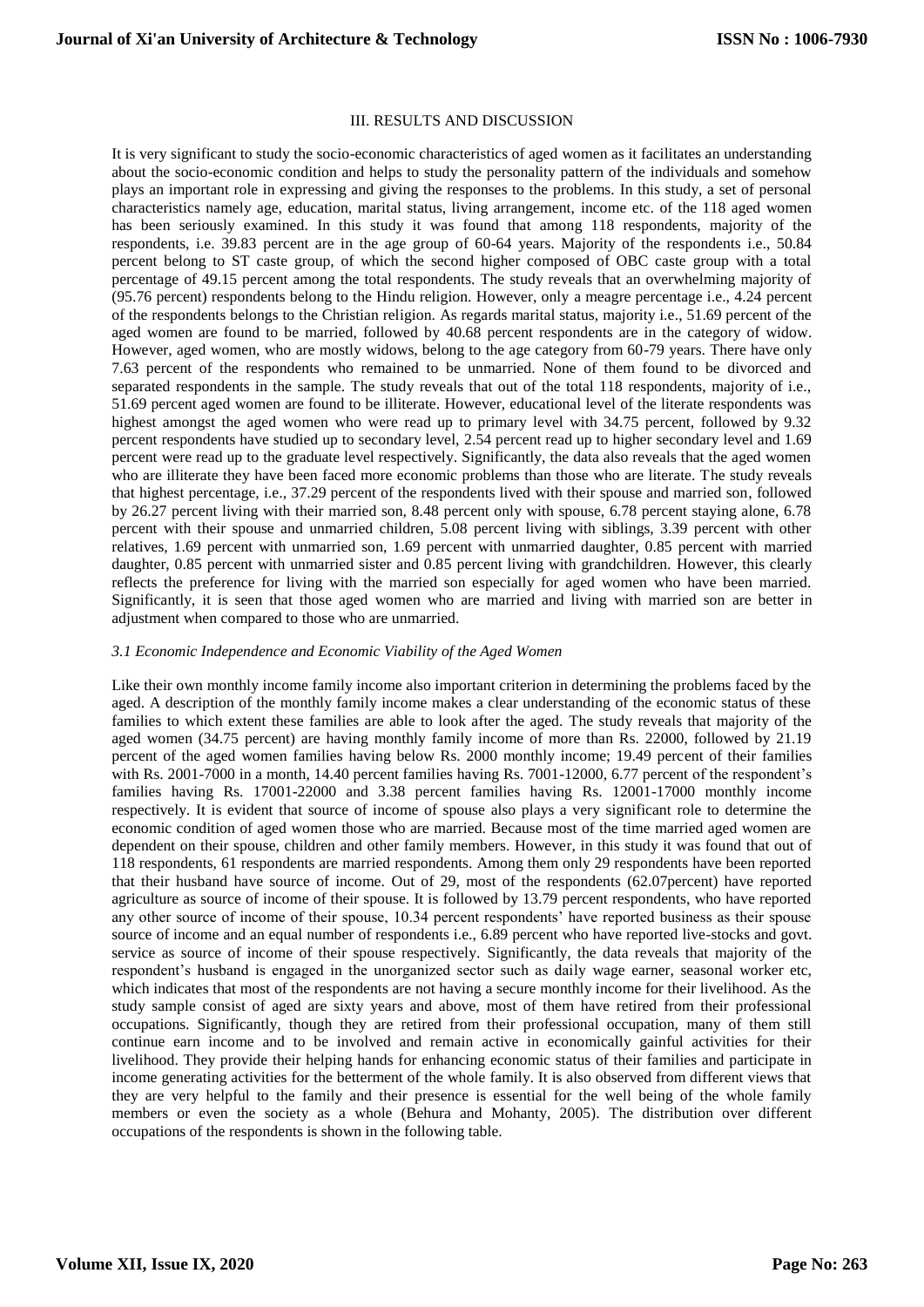| Percentage Distribution of the Respondents by their Occupation |                           |             |            |  |  |  |
|----------------------------------------------------------------|---------------------------|-------------|------------|--|--|--|
| S1.                                                            | Occupation                | of<br>No.   | Percentage |  |  |  |
| N <sub>0</sub>                                                 |                           | Respondents |            |  |  |  |
|                                                                | <b>Private Job</b>        |             |            |  |  |  |
| $\overline{2}$                                                 | Horticulture related job  |             | $\bf{00}$  |  |  |  |
| $\mathcal{R}$                                                  | <b>Small entrepreneur</b> |             |            |  |  |  |
|                                                                | Any other                 | 22          | 88         |  |  |  |
| Total                                                          |                           | 25          | 100%       |  |  |  |

|  | Percentage Distribution of the Respondents by their Occupation |  |
|--|----------------------------------------------------------------|--|
|  |                                                                |  |
|  |                                                                |  |

**Table 1**

Source: Field Survey

*Note:* 1. Here of the total 118 sample, only 25 respondents have been counted as they have their own present occupation.

2. 'Any other' includes responses such as shopkeeper, dairy, animal husbandry, non agricultural labour.

The above table 1 indicates that of the total 118 sample; only 25 respondents reported having income of their own. Of these, most of the respondents i.e., 83 percent have any other source of income that followed by small entrepreneur with 8 percent and private job with 4 percent. This is in conformity with the findings of Nair (1980), Goyal (1989), Kumudini (1993), Rao (2007). It is also observed that there are most of the respondents (93 or 78.81 percent) who do not have any present occupation and are economically dependent upon their sons and other family members to satisfy their day-to-day minimum needs. As the majority of the aged women were found in this study predominantly are housewives and are engaged in own household works, so that they often do not work in the formal labour force due to the family responsibilities. This clearly shows that most of the respondents were without or with meagre income. As a result, dependency among aged women is found to be greater towards their family members as they age, mainly due to their past occupational pattern. However, the data shows that the aged women, who are illiterate, unmarried and the widow who are living alone have been among the poorest.

#### **Table 2**

| S1.            | Monthly Income         | No. of Respondents | Percentage     |
|----------------|------------------------|--------------------|----------------|
| N <sub>0</sub> |                        |                    |                |
|                | <b>Below Rs. 2000</b>  | 18                 | 72             |
| 2              | Rs. 2001-5000          |                    | 24             |
| 3              | Rs. 5001-8000          |                    | $\bf{00}$      |
|                | Rs. 8001-11000         |                    | 0 <sub>0</sub> |
|                | <b>Above Rs. 11000</b> |                    |                |
|                | <b>Total</b>           | 25                 | 100%           |
|                |                        |                    |                |

**Percentage Distribution of the Respondents by their Monthly Income** 

Source: Field Survey

*Note:* Here of the total 118 sample, only 25 respondents have been counted as they have their own present occupation.

The above table 2 shows that of the total 118 sample; only 25 respondents reported having income of their own. Of these, a majority (72 percent) of the respondents are getting income below Rs 2000 per month followed by 24 percent of the respondents having Rs 2001-5000 monthly income, and remaining 4 percent of the respondents having above Rs 11000 in a month. This clearly shows that most of the respondents with meagre income have been dependent on others. From the analysis, it is emerged that economic sufficiency of aged women was inadequate and most of them did not have any monthly income. This clearly shows that economic insecurity is the main most concern for the most of the aged women which gave rise to various problems among them. It depicts that most of the respondents become more dependent on their family members for their livelihood. On the other hand who have own source of income and economic viability for maintenance of their household, they worked hard for sufficient income to help their family members. It further reflected that more numbers of aged women who are unmarried and widow have to suffer from financial hardship and remains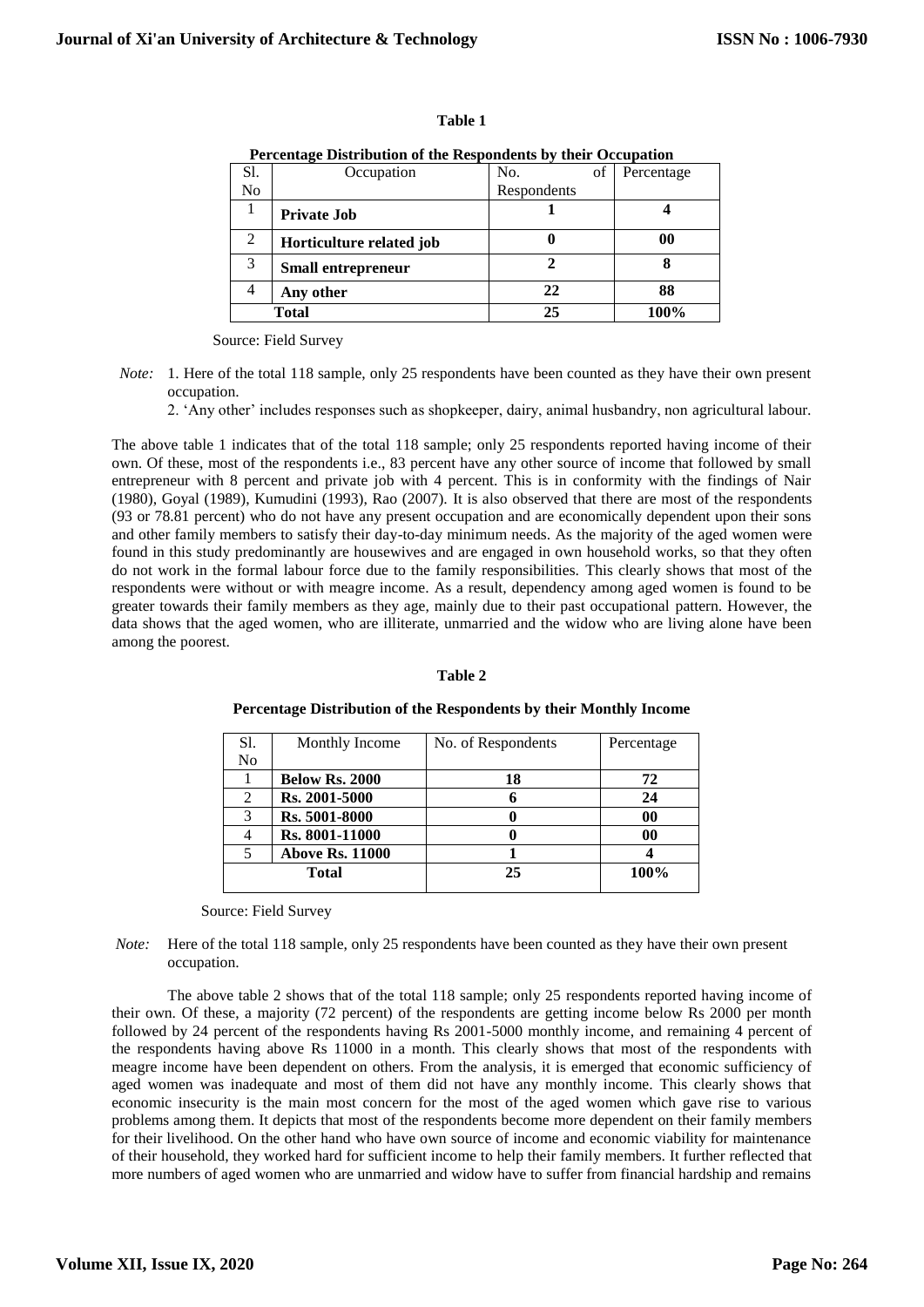poor in the later age of life than those who are married. On the contrary, majority of the respondents have been getting financial support from their family members. However, in this study majority of the respondents i.e., 93.22 percent of the respondents get old age pension from the state government, but they expressed that it is not sufficient for them for their economic survival as the amount is very less. Further, they also expressed that they could not save money is due to their earning insufficient, savings were utilized somewhere else and spent for family matter. Moreover, the aged people who have bank savings; they have a better adjustment in the family and society than for those aged people who have not bank savings. Significantly, the study reveals that among the total 135 married respondents, only 39 respondents have been reported that their spouse has source of income and most of the time they are dependent on their spouse. However, the data reveals that majority of the respondent's spouse is engaged in the unorganized sector such as dairy, animal husbandry, non agricultural labour, daily wage earner, seasonal worker etc, which indicates that the respondents are not having a secure monthly income for their livelihood. It is also reflected that though majority of the respondent have not any source of income and are dependent on their family member but they are not ignored by the family members. However, among the respondents who have felt negligence from their family members, majority of them, irrespective of sex, who are unmarried, physically ill and have not own source of income have been faced negligence from the family members. They have been felt negligence due to their family members do not try to understand them, do not take any responsibilities of them and their family members do not support them physically and mentally and do not interact with them respectively. On the contrary, it is reflected that most of the respondents, irrespective of sex, have felt secure within the family as they have been financially supported by their family members and their problems always have been listened and considered. They have no income source; however, they try to compensate it by doing various day-to-day works.

#### IV. CONCLUSION

The study has tried to explore the economic independence of aged women to observe whether the gender role expectations for aged women stand as a barrier for achieving equal rights with their male counterpart, i.e., aged men in patriarchal society. In light of this, the study depicts that the aged women are not ignored by the family members up to a mark. They are active and able to render their advice and expertise in important family matters. The study reveals that most of the aged woman suffers from various age-related diseases and their medical needs are not ignored and they are given full co-operation by their family members. The findings of the present study by and large reveals though ageing is associated with problems, a positive self perception of aged women present a picture of adjusted, satisfied and socially aware and responsible picture of aged women as perceived by themselves. They even expressed their contentment for getting economic and social security from their family members as well as others. Therefore from this study it is clear that though the aged women have economic hardship but they are respected as an aged person within the family, community and society.

#### **REFERENCES**

- (1) Bhat, A.K. and Dhruvarajan, R. 2015. 'Ageing in India: Drifting Intergenerational Relations, Challenge and Options', in Ajaya Kumar Sahoo, G.J. Andrews and S. Irudaya Rajan (eds.): *Sociology of Ageing: A reader*. Jaipur: Rawat Publications.
- (2) Behura, N.K. and Mohanty, R.P. 2005. *Aged in Changes Social System: Their Problems.* New Delhi: Discovery Publishing House.
- (3) Devi, S.D. and Bagga, A. 2006. *Ageing in Women: A Study in North East India.* New Delhi: Mital Publications.
- (4) Goyal, R.S. 1989. 'Some aspects of Ageing in India', in R.N. Pati & B. Jena (eds.): *Aged in India: Socio-Demographic Dimensions.* New Delhi: Ashish Publishing House.
- (5) Himabindu, M. 1990. *Aged women in rural Andhra Pradesh: An Anthropological Study.* Master's thesis, Andhra University. Visakhapatnam.
- (6) Kumudini, D. 1993. 'The aged, their problems and social intervention in Mharashtra', *Economic and Political Weekly,* 28(23):1188-1194.
- (7) Muthayya, B.C. and Aneesuddin, M. 1992. *Rural Aged: Existing conditions, problems and possible interventions.* Hyderabad: National Institute of Rural Development.
- (8) Nair, T.K. 1980. *Older people in rural Tamil Nadu.* Madras: Madras School of Social Work.
- (9) Rao, K. V. 2007. *Ageing in Rural India*. Haryana: The Associated Publishers.
- (10)Sahoo, A.K, Andrews, G.J. and Rajan, S.I. (eds.). 2015. *Sociology of Ageing: A Reader*. New Delhi: Rawat publications.
- (11)Saikia, J.P. 2015. 'Aged Women in Tribal Family of Assam: A Sociological Study'*, Man and Life: A Journal of Institute of Social Research and Applied Anthropology,* 41(3-4): 7-16.
- (12)Sati, P.N. 1988. *Retired and Ageing People: A Study of Their Problems.* Delhi: Mittal Publications.